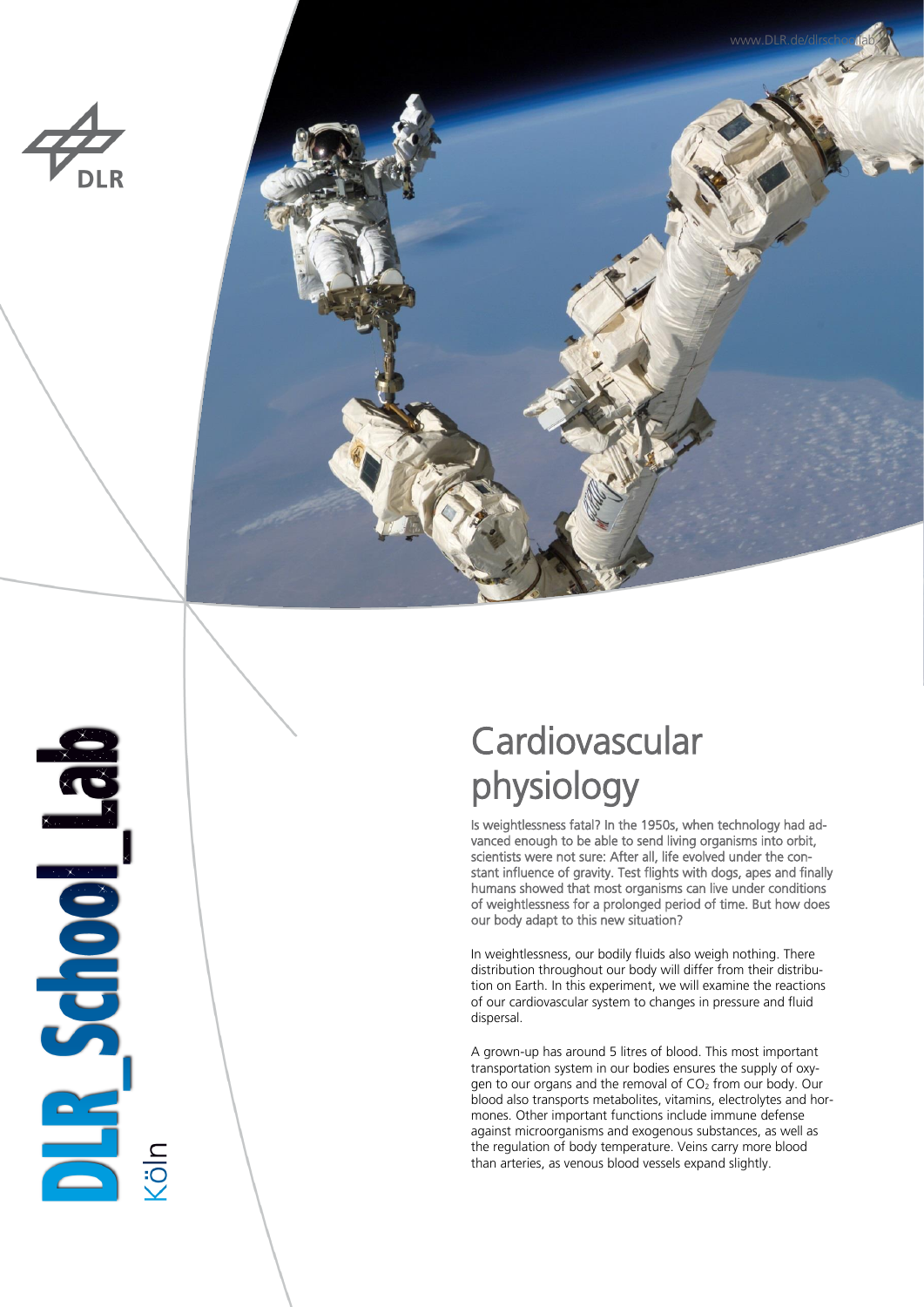

systemic circulation **pulmonary circulation** pulmonary circulation

Fig. 1: Simplified blood circulation diagram. Venous blood is carried from the vena cava through the right heart chambers and the pulmonary artery into the lung. From here, it is transported into the left atrium and the left ventricle, where the aorta carries the blood back to the organs.

Our heart has to keep our blood flowing. Four to six litres of blood are transported through our heart per minute. That equals about 8000 litres per day (the contents of roughly 44 large bath tubs).

### Characteristics and regulation of cardiovascular circulation

Our heart rate is governed by a complex system. Special muscles cells in the heart tissue produce a basic rhythm that can be modified by neurotransmitters and the nervous system. The heart's activity and therefore the blood pressure can thus be adapted quickly to suit changing conditions (e.g. sleep, rest, physically and/or mentally demanding situations). By conducting an electrocardiogram (ECG) we are able to examine the contraction of the heart. We will do this during our experiment. Other important measurements include the systolic blood pressure (when the heart contracts) and diastolic blood pressure (when the heart dilates), as well as the heart rate (number of heart beats per minute).

### The baro reflex

Good blood circulation through the brain is vitally important: A sudden drop in blood pressure can result in dizziness, loss of consciousness and critical dysfunctions.

Our heart and the arteries in our necks (arteriores carotes) carry sensors that are sensitive to changes in blood pressure. If the blood pressure decreases, neurotransmitters that increase the heart rate are released immediately (positive chronotropic effect): the heart beats faster, which in turn increases the blood pressure.

A further reaction to the decrease in blood pressure is the contraction of blood vessels that supply peripheral parts of the body. This also leads to an increase in blood pressure. The heart rate decreases, though over time this can lead to cold hands and feet.

The body's reaction to changes in blood pressure is called the baro reflex. It can regulate both increases and decreases in blood pressure. The baro reflex is not only effective in exceptional circumstances, but constantly regulates the blood pressure and can be activated by such a minor situation as a cough or under physical strain. Anyone wanting to

become an astronaut or a jet pilot has to be tested for the baro reflex. Why is that important?

### Acceleration and fluid shift in the body

Our body is accustomed to an apparent gravity of 1g (9.81 m/s²): Our heart pumps blood through our bodies and is assisted in this by vein pumps in the legs and by our breathing.

If a jet pilot flies a sharp bend or an astronaut is subjected to extreme changes in velocity during take-off and landing, their blood might weigh up to 30kg instead of the usual 5kg and will be pressed down into the person's legs. Centrifuges are used to test whether the circulation remains stable under such circumstances. You will see a human centrifuge in the DLR\_School\_Lab in Cologne.

In weightlessness, our blood weighs nothing at all. Therefore, more blood than usual is transported upwards into the head. Astronauts suffer from severe headaches in the first few days. Their mucous membranes are swollen and some astronauts complain of limited vision (fig.2 B).



Fig. 2: Distribution of fluids in the body (A) on Earth, (B) in weightlessness, (C) after adaptation to weightlessness, (D) during landing.

The body adapts to the new environment and less blood is pumped into the upper body and the vein pumps work less (C).

When the astronaut returns to Earth, most of his or her blood is pulled towards their legs. This can lead to dizziness and loss of consciousness (D).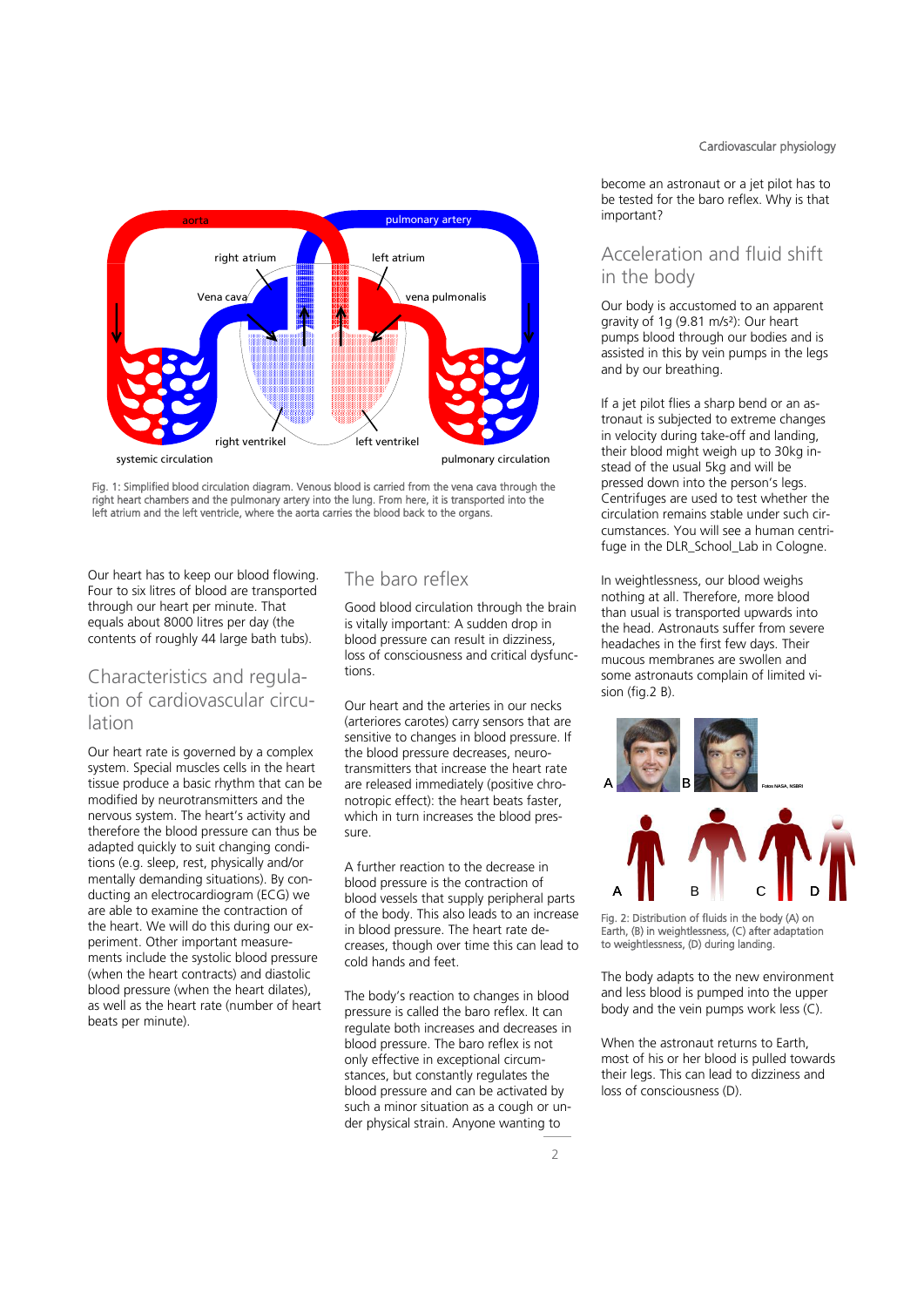### The Valsalva manoeuvre

The Valsalva manoeuvre is a simple test of baro reflex functionality. The test candidate blows into a tube and by doing this, increases the pressure in its ribcage. This results in the compression of the vena cava, meaning that less blood flows towards the heart. The blood pressure decreases and activates the baro reflex. The experiment simulates situation D in fig. 2.



Fig. 3: Schematic diagram of a Valsalva manoeuvre: After a rise in pressure in the tube, the blood pressure decreases. The baro reflex ensures an elevated heart rate and a subsequent increase in blood pressure. Why does the blood pressure continue to rise even though the heart rate declines after a certain amount of time?

### Our experiment

We will test the baro reflex on volunteers from your group. We will measure the following parameters and discuss the results together:

- > ECG (electrocardiogram) using Einthoven's triangle (electrodes attached to forearms and one leg)
- > Continuous blood pressure and heart rate recording (using a finger cuff)
- > Pressure in tube during the Valsalva manoeuvre



Fig. 4: Apparatus for Valsalva manoeuvre



Fig. 5: Valsalva experiment

### Cardiovascular physiology

### **Literature**

Ziemssen T., Süss M., Reichmann, H.: Die kardiovaskuläre Funktionsdiagnostik des autonomen Nervensystems – eine Einführung. Neurophysiol. Lab. 24/2 (2002), S. 57–77

Fox, B.C.: Statische Autoregulation der intrakraniellen venösen Hämodynamik unter Orthostase und Änderungen des Unterkörperumgebungsdrucks. Inauguraldissertation, Justus-Liebig-Universität Gießen (2003)

Saborowski, R.: Über die Beeinflussung der Lagewahrnehmung und des visuellen Systems mittels Über- und Unterdruck auf den Unterkörper. Inauguraldissertation, Justus-Liebig-Universität Gießen (2001)

### Web sites

[http://www.kardionet.de](http://www.kardionet.de/)

[http://www.dlr.de/me/desk](http://www.dlr.de/me/desktopdefault.aspx/tabid-1935/2759_read-4226/)[topdefault.aspx/tabid-](http://www.dlr.de/me/desktopdefault.aspx/tabid-1935/2759_read-4226/)[1935/2759\\_read-4226/](http://www.dlr.de/me/desktopdefault.aspx/tabid-1935/2759_read-4226/)